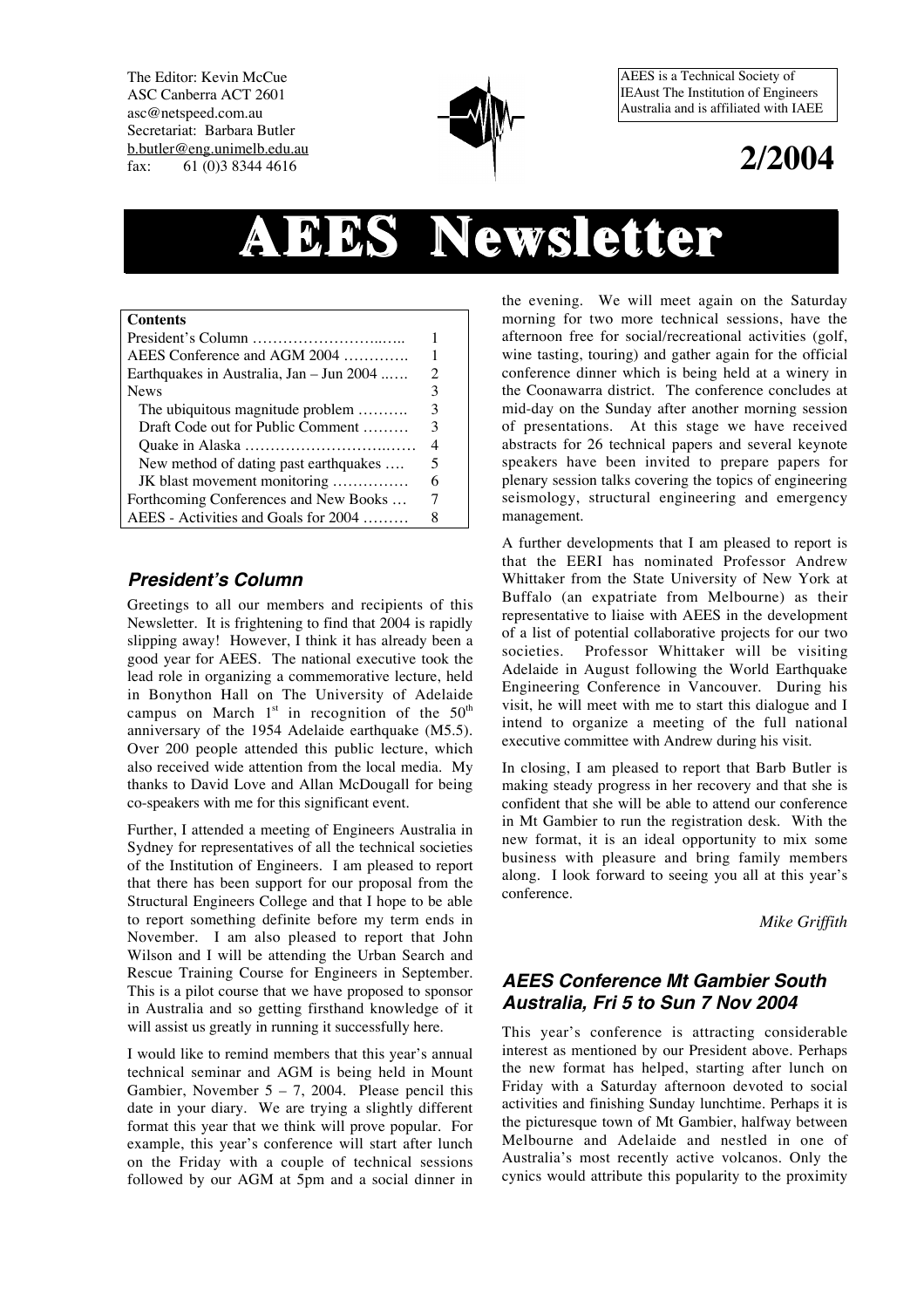of Australia's famous wine growing area of Coonawarra and the exotic seafood towns of Kingston, Robe and Beachport.

Members and locals know it is the scene of one of Australia's largest earthquakes, a magnitude 6.5 event in 1897 that caused considerable damage and was felt as far north as Port Augusta and east to Melbourne.

A flyer will be distributed shortly.

Kevin McCue

#### **Notes for Authors**

The Organising Committee would be pleased to consider the completed typescript, to reach us not later than **July 31** (to ensure it is refereed **for DETYA purposes**) *or* **August 30** (for non-refereed publications). You are requested to supply an extended abstract, rather than a full paper, which conforms with the "Guide to Authors" available from the editor or the conference organisers (mcgrif@civeng.adelaide.edu.au).

Following modern practice, papers should be prepared "camera-ready" for printing in accordance with these guidelines. Typescripts which do not comply with this cannot be accepted. Please note that the total length of the papers, including photographs and figures, is restricted to 5 pages. It is anticipated that speakers will be allotted 20 minutes including questions for their presentations. It is assumed that the paper contains original material especially prepared for the Conference, and that the paper (or a slightly modified version) has not been submitted for publication elsewhere. Submission of your paper would be taken as implied confirmation of this assumption.

It is expected that at least one of the authors of each paper will attend the Conference in order to deliver the paper. Registration forms will be sent out shortly. Please note that papers will only be included in the programme from authors who have registered.

Please send your paper, preferably by email (or post the original and two copies to arrive absolutely no later than 30 August) to Kevin McCue at:

EMAIL: asc@netspeed.com.au

Post: Kevin McCue, AEES 2004 Conference, PO Box 324, Jamison Centre, ACT 2614

Your paper will then go to be peer-reviewed by at least two referees with the relevant expertise.

Thank you for your interest, and we look forward to seeing you in Mt Gambier at the Conference.

Mike Griffith

# **AEES Executive**

| President              | Mike Griffith  |  |  |
|------------------------|----------------|--|--|
| Secretary              | David Love     |  |  |
| <b>Treasurer</b>       | Peter McBean   |  |  |
| Secretariat:           | Barbara Butler |  |  |
|                        |                |  |  |
| State Representatives: |                |  |  |

| Old<br><b>NSW</b><br>ACT<br>Vic<br>Tas<br>SА | <b>Russell Cuthbertson</b><br>Michael Neville<br>Gerhard Horoschun<br>John Wilson<br>Vagn Jensen<br>Jim Wilson |
|----------------------------------------------|----------------------------------------------------------------------------------------------------------------|
| WА                                           | Hong Hao                                                                                                       |
| Web master                                   | Vaughan Wesson                                                                                                 |
| Newsletter Editor                            | Kevin McCue                                                                                                    |
|                                              |                                                                                                                |

# **Earthquakes in Australia**

#### **Jan 2004 – Jun 2004**

The following list of earthquakes was extracted from the Geoscience Australia website which includes information from ES&S and PIRSA. The computed focal depths of all events are within the upper crust (less than 20 km deep). No damage was reported.

Note that Tennant Ck is still quite active and that the largest event, on 11 February, was also in the Northern Territory (near the WA border) at Mt Redvers.

| January - June 2004 Australian region |          |                    |         |                  |                                 |
|---------------------------------------|----------|--------------------|---------|------------------|---------------------------------|
| Date                                  | Time     | Lat                | Long    | МL               | Place                           |
| 05/01                                 | 00:55:01 | 32.149             | 138.497 | 2.5              | S of Hawker<br>SA               |
| 08/01                                 | 13:07:13 | 32.612             | 138.504 | 2.5              | NW<br>Peterborough              |
|                                       |          |                    |         |                  | <b>SA</b>                       |
| 08/01                                 | 07:06:52 | 37.1               | 146.3   | 2.9              | Mansfield Vic                   |
| 08/01                                 | 03:30:55 | 19.874             | 134.062 | 2.8              | Tennant Creek<br>NT             |
| 16/01                                 | 15:05:56 | 25.072             | 151.275 | 4.4              | SE of Monto<br>OLD              |
| 17/01                                 | 16:08:42 | 18.783             | 122.396 | 4.0              | S of Broome<br>WA               |
| 17/01                                 | 00:11:46 | 31.359             | 118.111 | 2.0              | Merredin WA                     |
| 20/01                                 | 16:57:01 | 38.631             | 146.101 | 2.4              | Leongatha Vic                   |
| 23/01                                 | 15:31:47 | 31.672             | 123.549 | $\overline{4.3}$ | N of Balladonia<br>WA           |
| 23/01                                 | 09:28:38 | 22.297             | 132.786 | 3.2              | Reynolds<br>Range NT            |
| 26/01                                 | 20:39:28 | 26.181             | 131.849 | 3.2              | Mt Cuthbert<br>SA               |
| 31/01                                 | 05:42:11 | 37.327             | 155.583 | 4.3              | Tasman Sea                      |
| 03/02                                 | 23:39:57 | 30.746             | 117.094 | $\overline{2.9}$ | Cadoux WA                       |
| 03/02                                 | 20:47:46 | 30.552             | 117.058 | 2.1              | <b>Burakin WA</b>               |
| 03/02                                 | 12:49:57 | 37.142             | 148.134 | 2.4              | Mt Nunniong                     |
|                                       |          |                    |         |                  | Vic                             |
| 11/02                                 | 19:35:24 | 31.129             | 121.132 | $\overline{2.9}$ | S of Coolgardie<br><b>WA</b>    |
| 11/02                                 | 09:30:39 | 22.68              | 129.823 | 5.4              | Mt Redvers NT                   |
| 11/02                                 | 09:17:58 | 22.738             | 129.871 | 5.0              | Mt Redvers NT                   |
| 20/02                                 | 10:51:04 | 24.975             | 151.524 | $2.\overline{3}$ | Mount Perry<br><b>OLD</b>       |
| 20/02                                 | 02:08:13 | 19.721             | 134.009 | 2.8              | <b>Tennant Creek</b><br>NT      |
| 21/02                                 | 23:55:34 | 26.416             | 151.38  | 3.7              | Durong Qld                      |
| 21/02                                 | 22:03:55 | 40.602             | 155.602 | 3.5              | Tasman Sea                      |
| 22/02                                 | 10:32:29 | 26.355             | 151.289 | 2.8              | Boondooma<br><b>OLD</b>         |
| 23/02                                 | 17:23:30 | 20.832             | 125.571 | 3.8              | <b>Great Sandy</b><br>Desert WA |
| 26/02                                 | 22:58:41 | $\overline{53.25}$ | 159.56  | 6.0              | Macquarie<br>Island region      |
| 28/02                                 | 11:32:09 | 34.996             | 147.675 | 3.9              | Junee NSW                       |
| 01/03                                 | 22:33:36 | 32.423             | 123.171 | 3.1              | Dundas Nature                   |
|                                       |          |                    |         |                  | Reserve WA                      |
| 05/03                                 | 00:11:29 | 32.472             | 127.034 | 4.4              | SE of<br>Cocklebiddy            |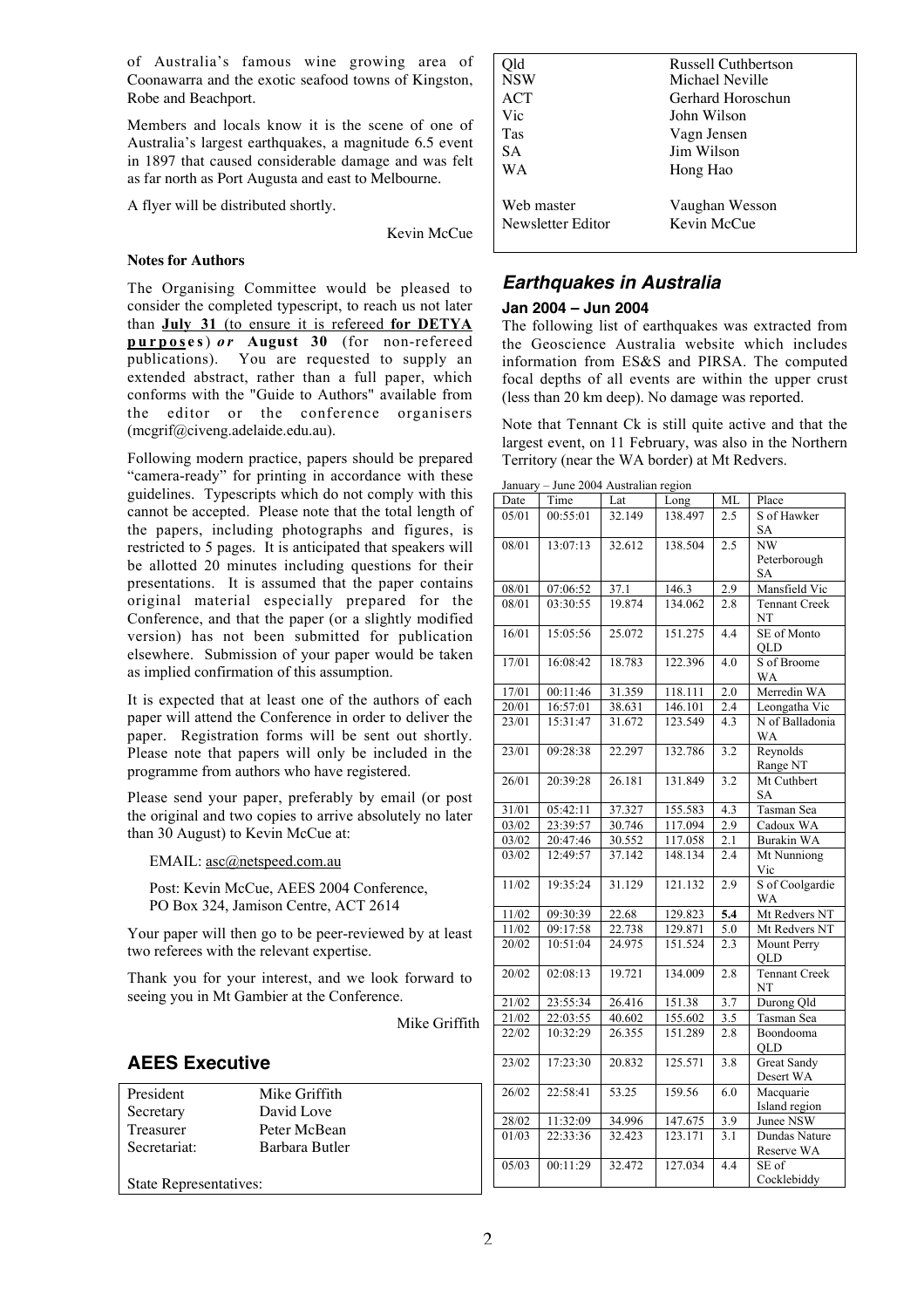|       |          |        |         |                  | WA                   |
|-------|----------|--------|---------|------------------|----------------------|
| 05/03 | 00:08:11 | 32.504 | 127.019 | 3.5              | SE of                |
|       |          |        |         |                  | Cocklebiddy          |
|       |          |        |         |                  | WA                   |
| 06/03 | 08:49:20 | 33.056 | 150.008 | 2.0              | Capertee NSW         |
| 08/03 |          | 30.477 | 117.068 | 2.0              | Burakin WA           |
|       | 09:47:41 |        | 150.874 |                  |                      |
| 10/03 | 03:16:08 | 33.755 |         | 2.2              | Blacktown            |
|       |          |        |         |                  | NSW                  |
| 13/03 | 19:28:21 | 19.585 | 133.899 | 2.8              | <b>Tennant Creek</b> |
|       |          |        |         |                  | NT                   |
| 17/03 | 08:45:57 | 36.82  | 150.687 | 2.5              | Tasman Sea           |
| 24/03 | 10:10:45 | 29.074 | 144.084 |                  |                      |
|       |          |        |         | 2.7              | Hungerford           |
|       |          |        |         |                  | area NSW             |
| 24/03 | 06:27:22 | 29.849 | 124.144 | 3.1              | Plumridge            |
|       |          |        |         |                  | Lakes WA             |
| 03/04 | 07:29:24 | 16.756 | 128.715 | 3.1              | S of Kununurra       |
|       |          |        |         |                  | WA                   |
| 04/04 | 15:10:46 | 32.108 | 138.244 | 3.0              | Hawker SA            |
|       |          |        |         |                  |                      |
| 04/04 | 11:50:36 | 32.972 | 138.192 | 2.7              | NE of Port           |
|       |          |        |         |                  | Pirie SA             |
| 05/04 | 15:31:28 | 19.879 | 134.074 | $\overline{2.2}$ | <b>Tennant Creek</b> |
|       |          |        |         |                  | NT                   |
| 06/04 | 18:07:48 | 19.875 | 134.057 | 3.1              | <b>Tennant Creek</b> |
|       |          |        |         |                  | NT                   |
|       |          |        |         |                  |                      |
| 10/04 | 17:45:36 | 30.991 | 117.971 | 2.5              | 22k SE               |
|       |          |        |         |                  | Bencubbin WA         |
| 12/04 | 02:14:03 | 37.281 | 145.991 | 2.8              | Lake Eildon,         |
|       |          |        |         |                  | Vic                  |
| 15/04 | 05:54:17 | 31.976 | 138.792 |                  | Hawker SA            |
|       |          |        | 149.352 | 3.5              |                      |
| 03/05 | 22:09:14 | 33.668 |         | 2.3              | SE of Blayney        |
|       |          |        |         |                  | <b>NSW</b>           |
| 03/05 | 17:43:20 | 31.708 | 117.079 | 2.0              | Meckering WA         |
| 03/05 | 08:38:57 | 19.869 | 134.05  | 2.1              | <b>Tennant Creek</b> |
|       |          |        |         |                  | NΤ                   |
| 03/05 | 22:09:14 | 33.668 | 149.352 | 2.3              | SE of Blayney        |
|       |          |        |         |                  |                      |
|       |          |        |         |                  | <b>NSW</b>           |
| 03/05 | 17:43:20 | 31.708 | 117.079 | 2.0              | Meckering WA         |
| 03/05 | 08:38:57 | 19.869 | 134.05  | 2.1              | <b>Tennant Creek</b> |
|       |          |        |         |                  | NT                   |
| 03/05 | 22:09:14 | 33.668 | 149.352 | 2.3              | SE of Blayney        |
|       |          |        |         |                  | <b>NSW</b>           |
|       |          |        |         |                  | Meckering WA         |
| 03/05 | 17:43:20 | 31.708 | 117.079 | 2.0              |                      |
| 03/05 | 08:38:57 | 19.869 | 134.05  | $\overline{2.1}$ | <b>Tennant Creek</b> |
|       |          |        |         |                  | NT                   |
| 03/05 | 22:09:14 | 33.668 | 149.352 | 2.3              | SE of Blayney        |
|       |          |        |         |                  | <b>NSW</b>           |
| 03/05 | 17:43:20 | 31.708 | 117.079 | 2.0              | Meckering WA         |
|       |          |        |         |                  |                      |
| 03/05 | 08:38:57 | 19.869 | 134.05  | 2.1              | <b>Tennant Creek</b> |
|       |          |        |         |                  | NT                   |
| 05/05 | 10:16:26 | 25.689 | 131.045 | 2.9              | S of Uluru NT        |
| 05/05 | 10:08:30 | 25.697 | 130.941 | 3.5              | S of Uluru NT        |
| 05/05 | 10:16:26 | 25.689 | 131.045 | 2.9              | S of Uluru NT        |
| 05/05 | 10:08:30 | 25.697 | 130.941 | 3.5              | S of Uluru NT        |
|       |          |        | 131.045 |                  |                      |
| 05/05 | 10:16:26 | 25.689 |         | 2.9              | S of Uluru NT        |
| 05/05 | 10:08:30 | 25.697 | 130.941 | 3.5              | S of Uluru NT        |
| 05/05 | 10:16:26 | 25.689 | 131.045 | 2.9              | S of Uluru NT        |
| 05/05 | 10:08:30 | 25.697 | 130.941 | 3.5              | S of Uluru NT        |
| 10/05 | 18:39:34 | 24.516 | 113.004 | 3.4              | NW of                |
|       |          |        |         |                  | Carnarvon WA         |
| 10/05 | 18:39:34 | 24.516 | 113.004 | 3.4              | NW of                |
|       |          |        |         |                  |                      |
|       |          |        |         |                  | Carnarvon WA         |
| 12/05 | 11:25:47 | 19.78  | 116.924 | 3.3              | N of Karratha        |
|       |          |        |         |                  | WA                   |
| 12/05 | 11:25:47 | 19.78  | 116.924 | 3.3              | N of Karratha        |
|       |          |        |         |                  | WA.                  |
| 15/05 | 21:38:40 | 32.314 | 151.973 | 2.8              | SW of Taree          |
|       |          |        |         |                  |                      |
|       |          |        |         |                  | NSW                  |
| 15/05 | 21:38:40 | 32.314 | 151.973 | 2.8              | SW of Taree          |
|       |          |        |         |                  | NSW                  |
| 19/05 | 20:38:04 | 19.911 | 134.1   | 2.8              | <b>Tennant Creek</b> |
|       |          |        |         |                  | NT                   |
| 19/05 | 20:38:04 | 19.911 | 134.1   | 2.8              | <b>Tennant Creek</b> |
|       |          |        |         |                  | NT                   |
|       |          |        |         |                  |                      |
| 21/05 | 21:53:39 | 19.728 | 133.974 | 3.5              | <b>Tennant Creek</b> |
|       |          |        |         |                  | NT                   |
| 21/05 | 21:53:39 | 19.728 | 133.974 | 3.5              | <b>Tennant Creek</b> |
|       |          |        |         |                  | NT                   |
|       |          |        |         |                  |                      |

| 23/05  | 18:35:52 | 34.36  | 139.14  | 3.3 | East of              |
|--------|----------|--------|---------|-----|----------------------|
|        |          |        |         |     | Kapunda SA           |
| 23/05  | 18:35:52 | 34.36  | 139.14  | 3.3 | East of              |
|        |          |        |         |     | Kapunda SA           |
| 24/0.5 | 21:55:49 | 19.835 | 134.063 | 3.6 | <b>Tennant Creek</b> |
|        |          |        |         |     | <b>NT</b>            |
| 24/05  | 21:55:49 | 19.835 | 134.063 | 3.6 | <b>Tennant Creek</b> |
|        |          |        |         |     | NT                   |
| 27/05  | 07:20:51 | 36.27  | 115.962 | 3.2 | Southern Ocean       |
| 27/05  | 07:20:51 | 36.27  | 115.962 | 3.2 | Southern Ocean       |
| 31/05  | 22:32:16 | 31.326 | 121.76  | 3.7 | SE of                |
|        |          |        |         |     | Kambalda WA          |
| 31/05  | 22:32:16 | 31.326 | 121.76  | 3.7 | SE of                |
|        |          |        |         |     | Kambalda WA          |
| 27/05  | 07:20:51 | 36.27  | 115.962 | 3.2 | Southern Ocean       |
| 31/05  | 22:32:16 | 31.326 | 121.76  | 3.7 | SE of                |
|        |          |        |         |     | Kambalda WA          |
| 02/06  | 17:04:38 | 30.491 | 117.076 | 2.7 | Burakin WA           |
| 02/06  | 13:27:40 | 33.441 | 138.29  | 2.7 | Crystal Brook        |
|        |          |        |         |     | <b>SA</b>            |
| 03/06  | 15:12:10 | 30.514 | 117.04  | 2.1 | <b>Burakin WA</b>    |
| 04/06  | 04:32:32 | 37.6   | 142.7   | 2.6 | Dunkeld Vic          |
| 07/06  | 13:40:23 | 27.695 | 125.483 | 3.8 | SW of                |
|        |          |        |         |     | Warburton WA         |
| 13/06  | 10:15:35 | 32.244 | 138.324 | 2.9 | Hawker SA            |
| 15/06  | 22:59:01 | 17.435 | 145.876 | 3.3 | Innisfail OLD        |
| 16/06  | 04:29:58 | 34.272 | 148.717 | 2.3 | N of Boorowa         |
|        |          |        |         |     | <b>NSW</b>           |
| 23/06  | 12:22:22 | 19.74  | 134.054 | 3.3 | <b>Tennant Creek</b> |
|        |          |        |         |     | NT                   |

# **NEWS!**

# **The Ubiquitous Magnitude Problem**

U.S. DEPARTMENT OF THE INTERIOR GEOLOGICAL SURVEY MAY 21, 2004 NEIC/WDCS-D QUICK EPICENTER DETERMINATIONS

Date and Time: MAY 14 at 003035.1 UTC Location: 45.030N, 7.480E NTH ITALY Depth: 10 km Magnitude: ML 4.2 (GRF) ML 3.9 (GEN) ML3.6 (ZAMG) ML3.6 (STR)

The extract above from the USGS QED has four agency reports of an earthquake's magnitude. The computed average magnitude is 3.8 with a range of 0.6 but each of these is an average network solution so there are obviously problems in magnitude assessment in central Europe similar to those in Australia.

Magnitude is a useful index, like the soil liquidity index, but a very simplistic measure of earthquake size.

# **Draft Code out for Public Comment**

The draft: *Structural design actions Part 4: Earthquake actions in Australia* was released by Standards Australia on 10 June for public comment.

Closing date for comment is 12 August 2004.

(The following articles were provided by our prolific correspondent Col Lynam.)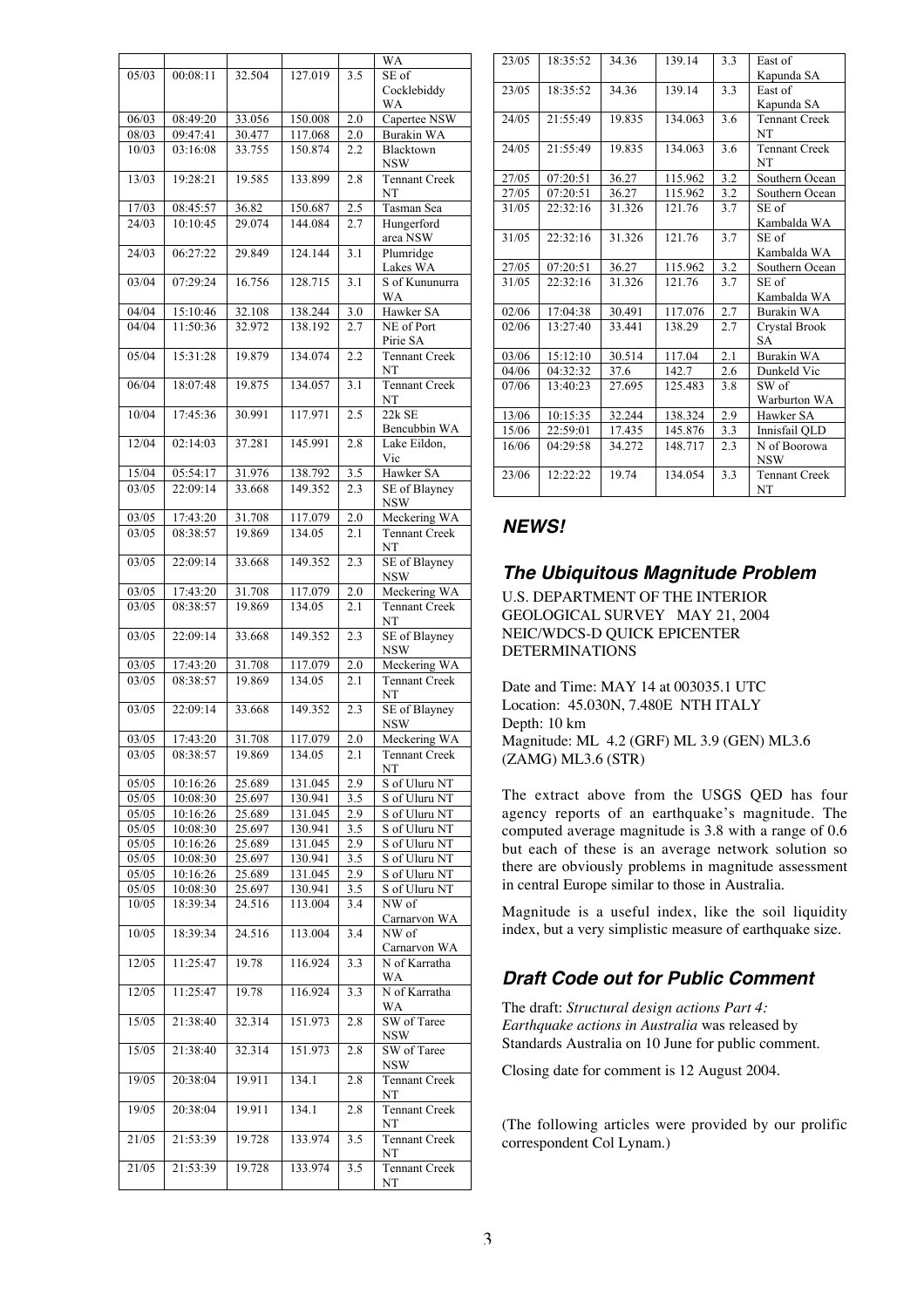# **Quake In Alaska Changed Yellowstone Geysers**

A powerful earthquake that rocked Alaska in 2002 not only triggered small earthquakes almost 3000 km away at Wyoming's Yellowstone National Park – as was reported at the time – but also changed the timing and behavior of some of Yellowstone's geysers and hot springs, a new study says.

"We did not expect to see these prolonged changes in the hydrothermal system," says University of Utah seismologist Robert B. Smith, a co-author of the study in the June issue of the journal Geology.

While other large quakes have been known to alter the activity of nearby geysers and hot springs, the Denali fault earthquake of Nov. 3, 2002, is the first known to have changed the behavior of such hydrothermal features at great distances, according to Smith and his colleagues. They say the magnitude 7.9 quake was one of the strongest of its type in North America in the past 150 years.

Smith conducted the study with Stephan Husen, a University of Utah adjunct assistant professor of geophysics who works at the Swiss Federal Institute of Technology; Ralph Taylor, an engineer who designs geyser monitoring equipment at Yellowstone National Park; and Henry Heasler, Yellowstone National Park's geologist.

Less than 18 hours after the Denali earthquake in Alaska, Smith and colleagues at the University of Utah Seismograph Station reported the major jolt had triggered more than 200 small earthquakes in Yellowstone – something widely reported by news media in the days following the quake.

Smith now says the triggered quakes at Yellowstone numbered more than 1,000 within a week of the Denali quake – if the count includes tiny temblors that were not "located," meaning their epicenters and depths were not determined. He says the quakes ranged in magnitude from minus 0.5 to just under 3.0. (Tiny quakes have negative magnitudes because modern seismic equipment can detect quakes smaller than was possible when the logarithmic magnitude scales were devised.)

Most of the triggered quakes were centered near geysers and hot springs.

#### **Strong Earthquakes as Seismic and Geothermal Triggers**

Scientists once believed that an earthquake at one location could not trigger earthquakes at distant sites. That belief was shattered in 1992 when the magnitude 7.3 Landers earthquake in California's Mojave Desert triggered a swarm of quakes more than 800 miles away at Yellowstone, as well as other temblors near Mammoth Lakes, California, and Yucca Mountain, Nevada

The magnitude 7.5 Hebgen Lake, Montana, quake northwest of Yellowstone – a 1959 disaster that killed 28 people – triggered changes in Yellowstone's geysers and hot springs, something not unexpected for a strong quake nearby.

Smith believes the Denali fault ruptured in such a direction – from northwest to southeast – that the brunt of its energy and its powerful surface waves were aimed southeast toward Yellowstone. As a result, the stresses rippling through the ground at Yellowstone were  $200$  to  $300$  times greater than if the Denali quake's waves were aimed elsewhere, he says.

As the Denali quake's surface waves arrived at Yellowstone, changes in hydrothermal activity first were noted at the 100 Spring Plain hot spring system in Norris Geyser Basin.

"Several small hot springs, not known to have geysered before, suddenly surged into a heavy boil with eruptions as high as 1 meter", Smith and colleagues wrote in Geology. "The temperature at one of these springs increased rapidly from about 42 to 93 degrees Celsius" and became much less acidic than normal. "In the same area, another hot spring that was usually clear showed muddy, turbid water."

Meanwhile, some geysers erupted more frequently than normal, while others erupted less frequently.



#### **How the Denali Quake Sparked Yellowstone Activity**

Credit: Stephan Husen, University of Utah

Yellowstone has more than 10,000 geysers, hot springs and fumaroles (steam vents), and scientists monitored how often 22 of the geysers erupted during the winter of 2002-2003. Eight of the 22 "displayed notable changes in their eruption intervals" after the Denali quake, 10 showed no significant changes and the other four were too erratic in the timing of their eruptions to determine if the quake changed them, the researchers wrote. Of the eight that changed: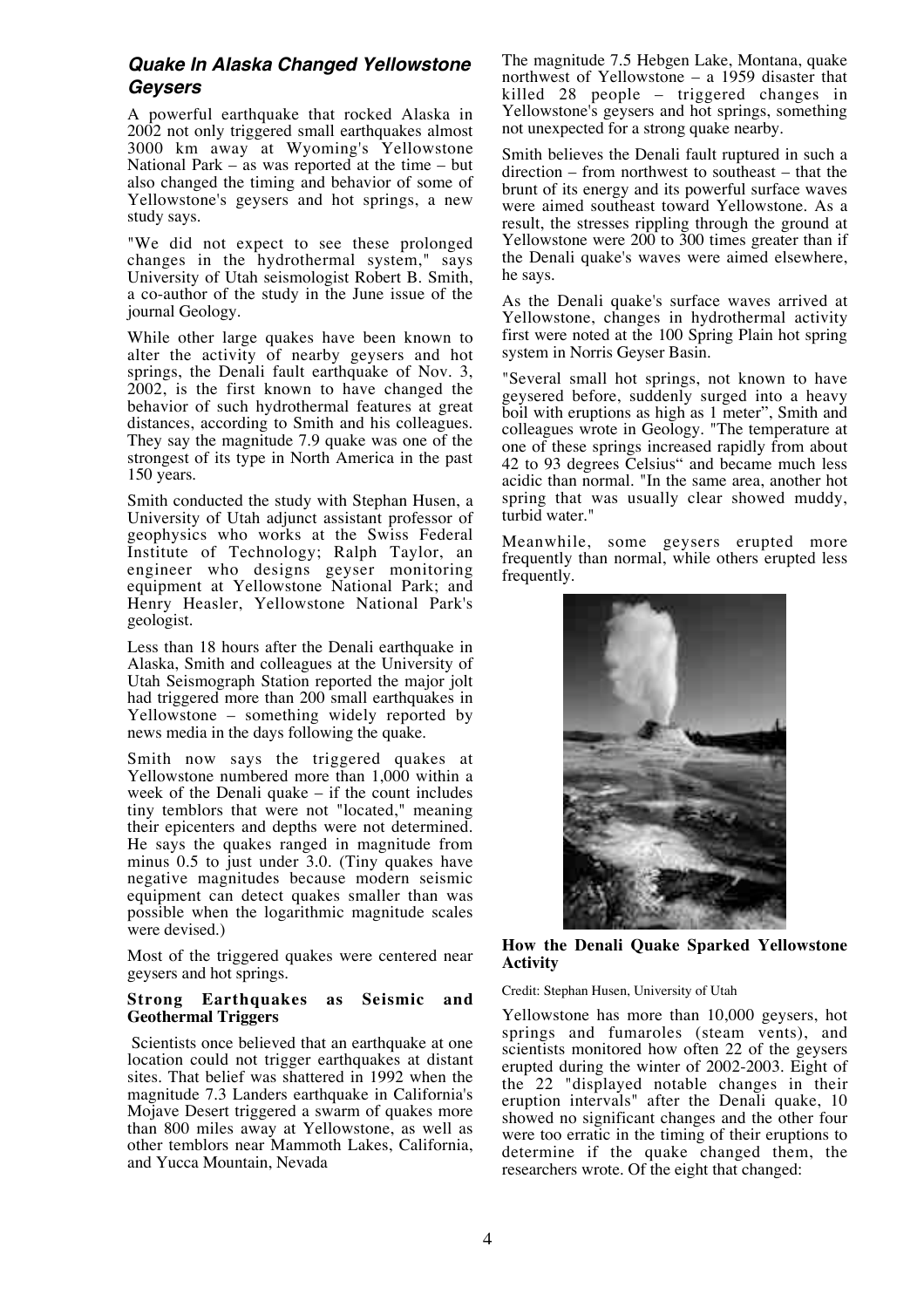• Geysers that erupted more frequently following the Denali quake included Daisy, Depression, Plume and Riverside geysers in Upper Geyser Basin, and Pink Geyser in Lower Geyser Basin.• Geysers that erupted less frequently after the Denali quake included Castle and Plate geysers in Upper Geyser Basin and Lone Pine Geyser in West Thumb Geyser Basin.

Most geysers returned to their normal timing days to months after the Denali quake.

Oddly, geysers affected by earlier nearby earthquakes – most notably Old Faithful and Grand Geyser in Upper Geyser Basin – were not affected by the Denali earthquake.Scientists do not know if the strong surface waves from the Denali quake independently triggered Yellowstone's small quakes and changes in geyser activity. Smith suspects not. He believes the Denali quake's waves affected the geysers by changing water pressure in underground conduits or "pipes" that feed the geysers. Such changes – which in some cases would have made hot water "flash" explosively into steam – would have altered the pressure on adjacent faults, triggering small earthquakes nearby. That would explain why the quakes were clustered around geyser basins.

Why did some geysers erupt more often and others less often? The researchers believe that when the Denali quake waves rippled through Yellowstone, they jarred loose minerals that had sealed some underground hot water conduits.

In some cases, that allowed superheated, pressurized water to flow more freely to make geysers erupt more often. In other cases, the rupturing of subterranean mineral seals enlarged the size of the conduits supplying geysers, reducing water pressure so those geysers erupted less often. Smith speculates that yet other geysers remained unchanged because they did not have pent-up gas and water pressure and were not affected by the Denali quake's surface waves.

The Denali quake also generated noticeable water waves in Seattle's Lake Union, Louisiana's Lake Pontchartrain and in swimming pools on the East Coast (seiches – Ed). It also triggered small quakes in California's Geysers geothermal area, which is north of San Francisco, and in eastern California's Long Valley, which, like Yellowstone, is a caldera, or giant volcanic crater created by cataclysmic prehistoric volcanic eruptions.

The Denali quake also triggered a few small quakes in Utah, and Smith says it is possible some of those quakes occurred near little-known hot springs along the Wasatch fault at the base of the Wasatch Range.

Smith says the fact that the Denali quake triggered geyser and hot springs changes at Yellowstone raises an interesting question: Could large earthquakes closer to Yellowstone trigger hydrothermal explosions?

Such steam-and-hot water explosions in prehistoric times blasted out a hole that now is Mary's Bay on Yellowstone Lake. One such explosion has occurred roughly every 1,000 years since the glaciers receded from Yellowstone roughly  $14,000$  years ago.

Smith says there is no evidence prehistoric quakes triggered those blasts. And such explosions were not triggered by the magnitude 7.5 Hebgen Lake, Montana, quake in 1959 or the magnitude 7.3 Borah Peak, Idaho, quake in 1983.

Nevertheless, a big quake near Yellowstone with its surface waves aimed the right way conceivably might "cause large hydrothermal eruptions," says Smith. "I would hypothesize that is certainly possible."

http://www.utah.edu/unews/releases/04/may/geysers.html

# **New Method Of Dating Past Earthquakes & Assessing Future Ones Discovered**

Jay S. Noller, assistant professor of geology, made the discoveries while studying the Hebgen Lake fault in Montana. His research is featured in the Nov. 6 issue of the journal Science.

Noller and his research partner Marek Zreda of the University of Arizona discovered while studying bedrock formations that the chemical makeup of the bedrock had changed after it was affected by an earthquake. By taking a closer look at the bedrock, they were able to determine how long ago the quake had occurred, how often quakes occur in that area, and the probability of another quake happening.

Earthquake dating and predicting is currently done by studying events that occurred either before or after an earthquake - for example, by looking at rivers that crossed over a fault line. Noller's method looks at what occurred at the very moment an earthquake hit.

"That's what's revolutionary about this," Noller said. "This opens up a new range of potential study sites. Bedrock exposures last tens of thousands of years, but river deposits don't last as long - they get buried or eroded away, so they last only a few thousand years. The longer the track record you have of an area, the better idea you have of how things work. The track record lets us estimate the likelihood of future earthquakes. "

Most of the faults that run through the United States are in bedrock, such as the New Madrid Fault in West Tennessee and faults near New York City. Because there are more bedrock faults and fewer river deposits than in the West, it has been very difficult to assess past, and hence future, seismic action in that area.

"There are some bedrock faults in New Jersey and New York that have bothered geologists for a long time now. They've looked at them and said, 'We don't know how to date when the last time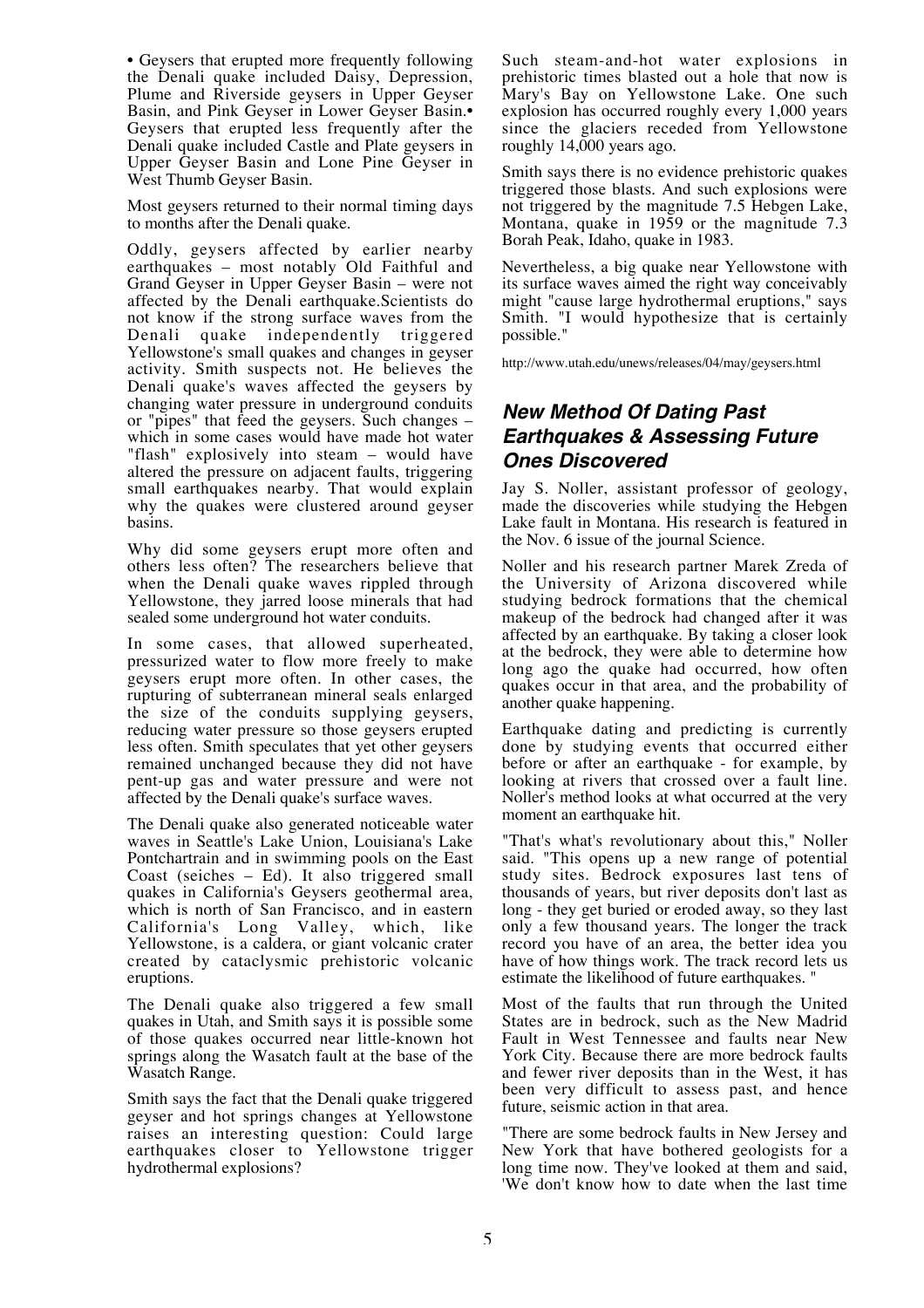this fault moved,' because there are no river deposits there."

Noller's research is funded by the U. S. Nuclear Regulatory Commission, with the express purpose of better assessing the activity of faults around the nation's nuclear facilities, which are primarily located in the eastern United States - which is where most bedrock faults are located. Noller's research now provides a tool with which to find answers to how seismically safe the nuclear facilities are, as well as how safe the major metropolitan areas in the East are.

This is how Noller's research works: after a largemagnitude earthquake occurs, the earth's crust is shifted, exposing parts of the earth that had previously never seen daylight. These rocks contain elements such as potassium and calcium, which become chlorine after exposure to cosmic<br>rays. In particular, Noller looks for the isotope  $36\text{C}$ l, which although found in nature, occurs in very small amounts in most rocks. But because of the bedrock's exposure to cosmic rays,  ${}^{36}Cl$  is found in high numbers in seismically altered bedrock.

After thousands of years and many quakes, more and more of the earth is exposed, creating bands of different colors that Noller describes as looking like "a big piece of bacon," the bands near the top being the oldest. Noller takes samples of the rock and counts the number of atoms of  $36^{\circ}$ Cl found the longer a piece of rock has been exposed to cosmic rays, the more  ${}^{36}$ Cl is present.

"You can see exactly how much of the earth moved during these earthquakes," Noller said. "The exposure of rock is directly proportional to the size of the earthquake. It's very clear and plain to see - it's elegant and simple and it tells us the exact time it happened."

The Hebgen Lake Fault was chosen as Noller's base of research because it was the site of a catastrophic 7.5 magnitude earthquake in 1959. During that quake, the ground was raised 7 m - "the largest amount of displacement ever recorded anywhere on the globe."

Noller also discovered while investigating the Hebgen Lake fault that when the 1959 quake occurred, it had an effect on the geysers in nearby areas. Old Faithful in Yellowstone National Park slowed down, new geysers were formed and old ones stopped. "It's interesting to see how it affected the natural history of that area," he said. "This record of earthquakes should shed light on the history of changes in the geyser fields."

*This story has been adapted from a news release issued by Vanderbilt University.*

# **JK researchers 'on-the-ball' with blast movement monitoring**

*Team members behind the enhancement of the JKMRC blast movement monitor, from left, are Graham Sheridan, Michael Wortley and Darren Thornton.*

In the relatively short period of just under 18 months, the JKMRC has developed a system to enhance the mining industry's ability to track and monitor the movement of ore and waste material 'blown up' and shifted during production scale blasting operations.



The JKMRC responded to the mining industry's need to have a system which replaces existing methods to track ore and waste movement which were either less accurate or less practical.

Current methods used by the mining industry to monitor muck pile movement include the use of sand bags, poly pipe and chains as displacement markers. Muck piles are the broken fragments of rock resulting from blasting. JKMRC senior researcher Darren Thornton said that mining operations want to be able to track movement within the muck pile so that they know exactly where the ore body moves.

"It is often the case that an ore block moves several metres during blasting," Darren said. "If the ore is excavated in its original position location, much of this material will actually be waste."

He said that the mining crew might not know this and inadvertently dig waste material instead of the ore in the wrong place. "A state-of-the-art monitoring system should tell you exactly where to mine after a blast."

JKMRC researcher Darren Thornton and his colleagues Michael Wortley, Graham Sheridan and David La Rosa came up with the Blast Movement Monitor – or BMM – which is a plastic ball-shaped transmitter placed in holes within a blast area.

Up to fifteen transmitters have been used in each blast. After each blast sequence, the BMMs are quickly located within the muck pile using a detector, and three-dimensional vectors for each transmitter's movement are available within two hours of the blast.

According to Darren Thornton, the key to the success of the prototype device was the ability of a small transmitter to send signals through at least ten metres of rock after surviving a production blast.

The first trial of the monitors occurred at a Brisbane quarry late in 2002. Encouraged by the results, the research team took the BMMs to a gold mine in Western Australia for a series of trials which began in February 2003. This trial successfully demonstrated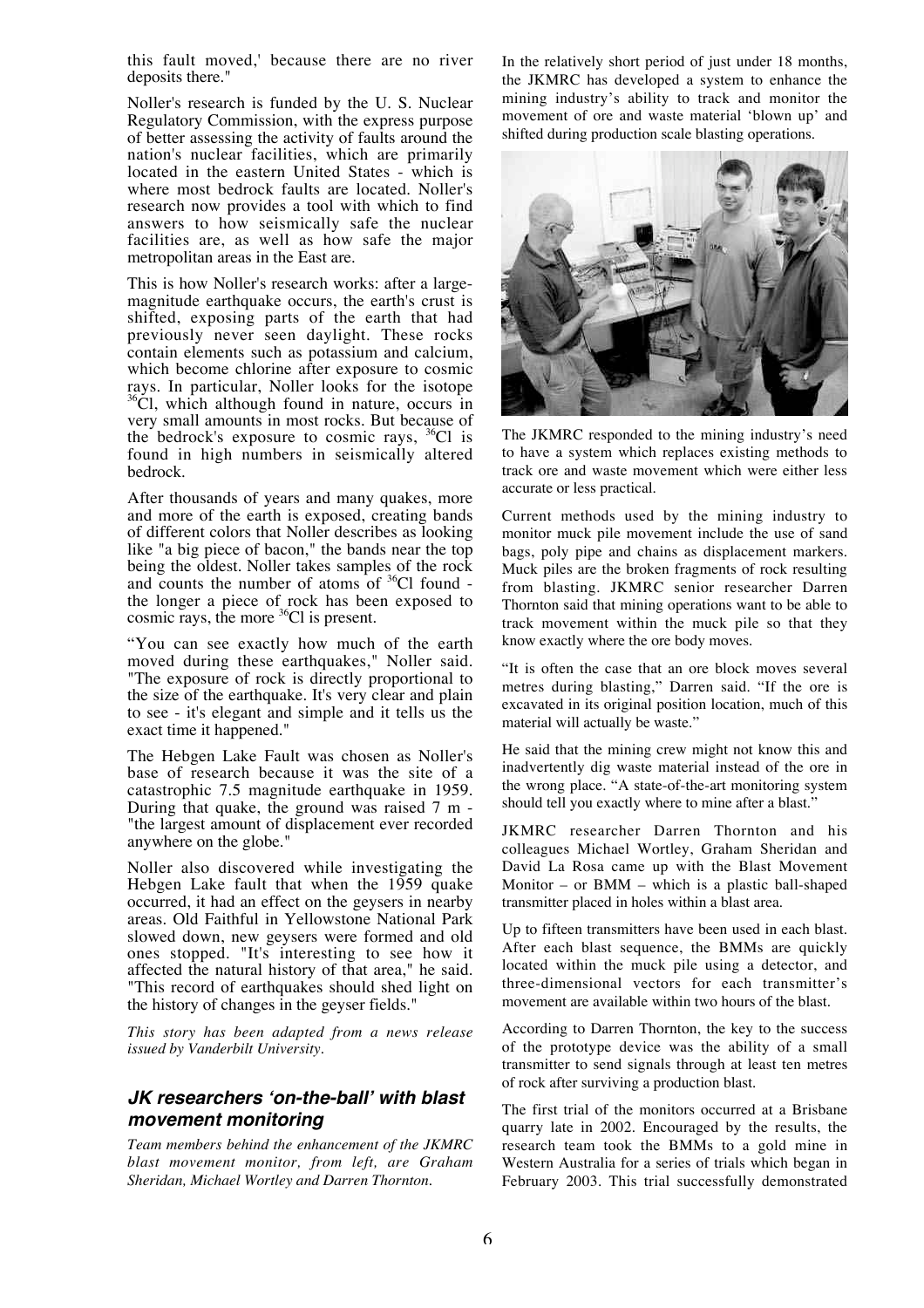that the electronics in the balls would survive a full scale production blast at a mine site.

Much of the electronics-based gadgetry has been developed by JKMRC PhD researcher Michael Wortley who came up with the robust transmitting system small enough to fit inside a blast hole. The holes vary in size from 80mm to 300mm.

Test work scaled up in June 2003 with the deployment of 15 monitors in two blasts followed by a project in August where 65 BMMs were used to quantify the ore loss and dilution across a whole bench.

Darren Thornton said the use of the BMMs – also known in the mining industry as blast vector indicators – are particularly useful in selective mining operations, such as narrow vein gold mining.

He said BMMs were an obvious choice over current movement monitoring methods as they gave the excavation team the required results before they started digging. "Quick and accurate information from a practical system is the major advantage."

### **The Society website/email list**

Dear AEES Members,

The AEES web site is at www.aees.org.au. Any contribution from you on the following topics is most welcome:

- details of interesting recent publications
- significant research projects in earthquake
- engineering (in Australia?)
- links to other relevant Web sites

Please send your contributions/suggestions via email. The AEES email list is operated by the Seismology Research Centre, Melbourne. If you would like to register please notify me at vaughan@seis.com.au

Vaughan Wesson

#### **Forthcoming Conferences**

**• 1 - 6 Aug 2004 13 WCEE** Vancouver Canada. Hosted by the Canadian Association for Earthquake Engineering (Chair Don Anderson). www.13WCEE.com

• **15 – 19 August 2004** ASEG-PESA 17th Geophysical Conference. Integrated Exploration in a Changing World, Sydney. For more information, please see http://www.aseg-pesa2004.org.au

#### **• 16 - 20 August 2004 Western Pacific Meeting**

The 2004 Western Pacific Geophysics Meeting will take place in Hawaii. The session proposal deadline is 6 November 2003. More information will be available on the AGU web site. www.17thagc.gsa.org.au

**• September 12 - 17, 2004** XXIX General Assembly of European Seismological Commission, Potsdam, Germany.

#### **Important Dates:**

August 16, 2004 Deadline for payment of registration fee without surcharge.

September 9-12, 2004 Young Seismologists Training Course.

**• 18 - 20 October 2004** 4th International Conference on Dam Engineering Nanjing, China.

# **• 5 - 7 Nov 2004 AEES Conference and Annual General Meeting, Mt Gambier SA.**

 $\cdot$  1 - 3 December 2004 The  $18<sup>th</sup>$  Australasian Conference on the Mechanics of Structures & Materials.Perth, Western Australia.

www.civil.uwa.edu.au/conferences/acmsm18/

**• 31 Jan – 4 Feb 2005** Australian Institute of Physics 16th Biennial Congress, "Physics for the Nation".

Held during the World Year of Physics, the congress will celebrate the 100 years since Einstein's discoveries in relativity, quantum theory and Brownian motion and will highlight the contribution of physics to Australia. The occasion will bring together an unusually large and diverse group of scientists from over 15 different Australian discipline groups who share a common interest in physics, including the GSA Specialist Group for Solid Earth Geophysics.

Please note, the final deadline for the submission of abstracts and full papers is 1 October 2004.

The deadline for early bird registration is 19 November 2004. For more information, visit: http://rsphyweb.anu.edu.au/admin/AIPCongress2005/

**• 11-14 September 2005** Engineers Australia will be hosting the Australian Structural Engineering Conference 2005 at Newcastle Town Hall. The theme for the conference is "Structural Engineering - Preserving and Building into the Future". A comprehensive program is currently being developed and further information on this can be found on the conference website at www.asec2005.com

#### **New Books**

The Seismic Wavefield Volume II by Brian L.N. Kennett, Cambridge University Press, Cambridge, UK; ISBN 0-521-00665-1; 534 pp.; 2003; \$55

The first volume provides a general introduction and a development of the general theory; the second volume is primarily devoted to the interpretation of observed seismograms in terms of physical processes, which control their properties, with a strong link to the theoretical development in the first volume (extract from a review by A Zappone).

#### Col Lynam

(The following letter from the AEES President was inadvertently omitted from the previous newsletter).